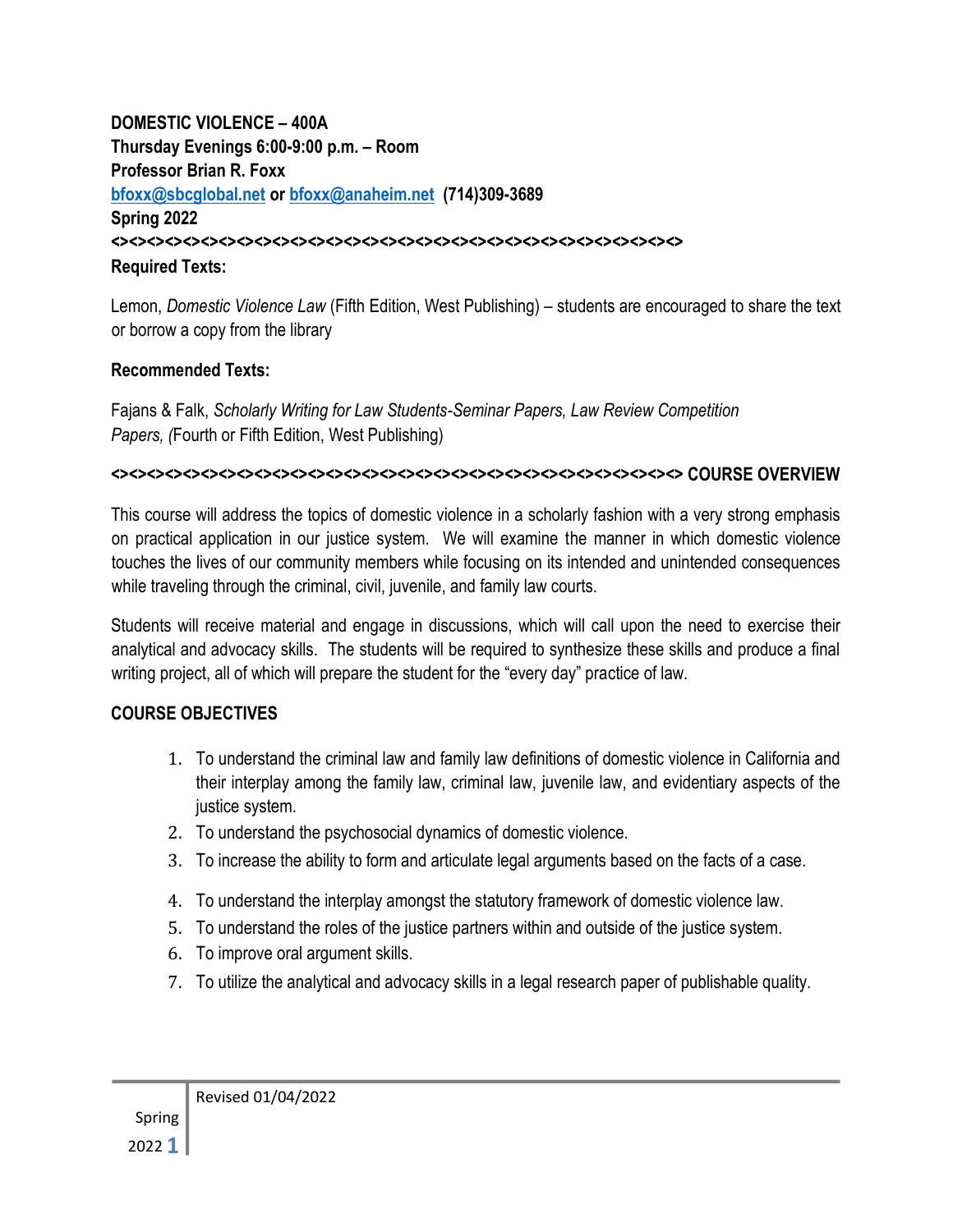### **ADVISEMENT**

Intimate partner violence (IPV) is a significant yet preventable public health problem that affects millions of people regardless of age, economic status, race, religion, ethnicity, sexual orientation, or educational background. Individuals who are subjected to IPV may have lifelong consequences, including emotional trauma, lasting physical impairment, chronic health problems, and even death.

Our classroom provide an open space for the critical and civil exchange of ideas. Some readings and other content in this course will include topics that some students may find offensive and/or traumatizing. I'll aim to forewarn students about potentially disturbing content and I ask all students to help create an atmosphere of mutual respect and sensitivity.

This content is disturbing, so I encourage you to prepare yourself emotionally beforehand. If you believe that you will find the discussion to be traumatizing, you may choose not to participate in the discussion or to leave the classroom. You will still, however, be responsible for material that you miss, so if you leave the room for a significant time, please arrange to get notes from another student or see me individually.

The content and discussion in this course will necessarily engage with violence and triggering topics every week. Much of it will be emotionally and intellectually challenging to engage with. I will flag especially graphic or intense content that discusses or represents violence, sexual content or racism and will do my best to make this classroom a space where we can engage bravely, empathetically, and thoughtfully with difficult content every week

#### **CLASS ATTENDANCE AND PARTICIPATION**

Students are expected to be present and ready to participate at each class and to stay for the entire class. A late arrival or early departure may be treated as an absence. You must be prepared to meaningfully participate in each class (Especially when in the classroom). This class is most productive (and fun) if you have read the required material and thought about it before class, and are willing to discuss it together. All viewpoints are welcome. I will be providing guest speakers throughout the course, which will afford a unique opportunity to engage with practitioners in the field. I may also from time to time assign additional reading in the form of short current event or scholarly articles. We will be fortunate to have a relatively small number of students, which will allow this seminar to incorporate a great deal of participation and flexibility in attaining our objectives. The class participation & professionalism component of your final grade will be based on your preparation for class, class attendance, punctuality, class participation, a group in-class presentation, and overall professionalism. It is estimated that, on average, the assigned reading and other classroom preparation should require six or more hours outside of class per week. Some week's classroom preparation will require more preparation than others depending on the assigned reading or assignment due.

A student who misses more than two class sessions will be withdrawn from the class pursuant to WSU's academic policy and the provisions set forth in the Student Handbook. This is without approval from the administration for the student to remain in the class on a student by student basis.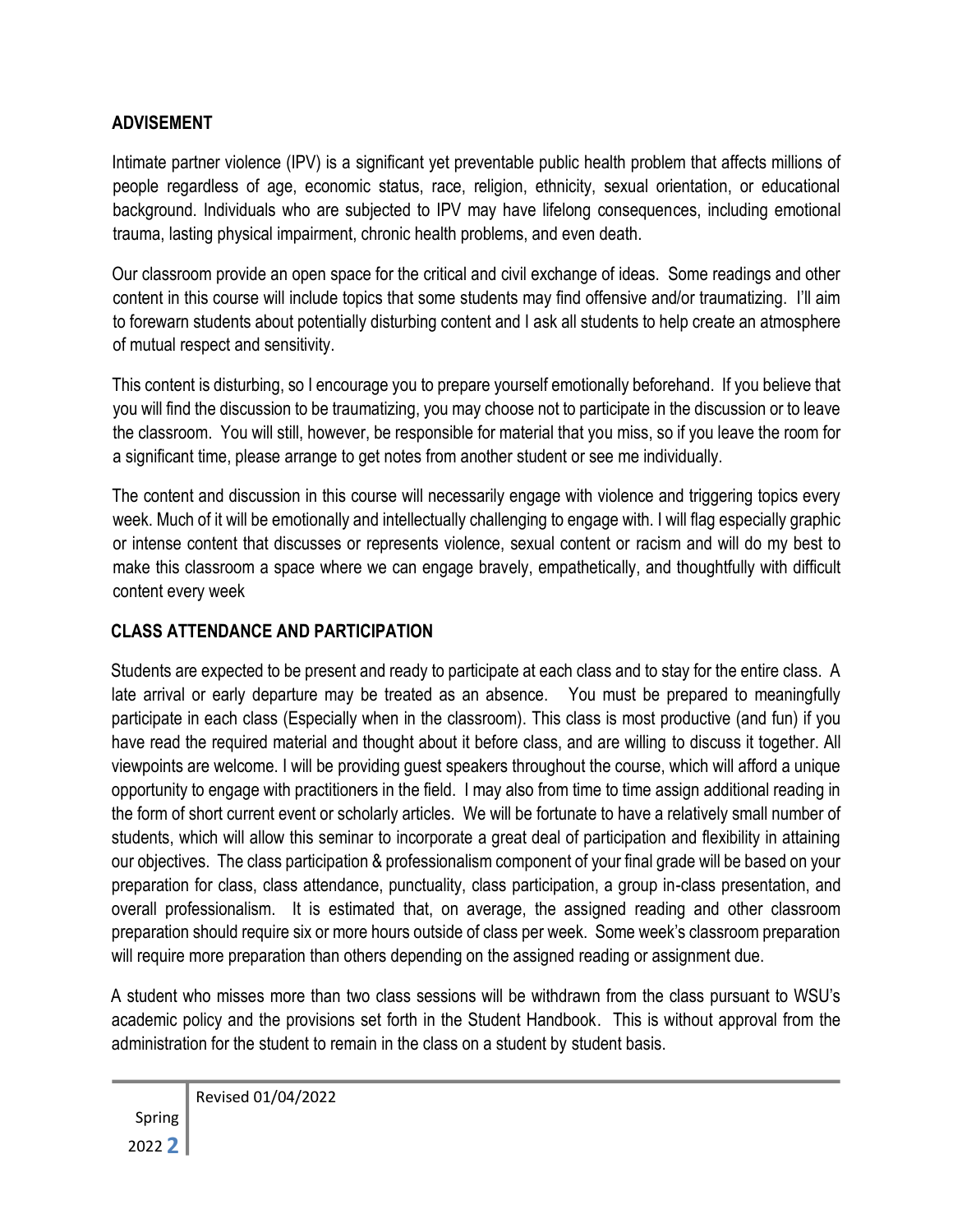Please turn off or silence your cell phones during class and feel free to use your computer in the classroom in accordance with WSU computer use policy.

# **GENERAL GUIDELINES AND GRADE DISTRIBUTION**

This class is designed to satisfy the Western State College of Law (WSCL) upper level writing requirement (ULWR), which is based on guidelines established by the American Bar Association. Your final grade will be based on an outline (10%), class participation & professionalism (20%), and a 15-20 page research paper of publishable quality (70%).

You will work on the research paper throughout the semester. In a WSCL ULRW course, you must earn a 2.0 or higher on the research paper to obtain ULRW credit.

The Associate Dean of Academic Affairs may designate an upper level course as satisfying the (ULWR) pursuant to these guidelines. To earn ULWR credit, each of the following requirements must be met:

- i. A substantial written product that demonstrates legal research, analysis, and contains ample citation to legal authority. Categories may include: a scholarly article, a legal memorandum, or trial or appellate brief. In some cases, a compilation of shorter submissions from a single semester-long course might satisfy the ULWR. If a compilation is submitted, then the underlying research completed must be fully documented for review and approval by the instructor. Journals, diaries, and other writings that do not reflect such research and analysis do not meet this requirement.
- ii. At least one outline or draft of the written product that receives individualized feedback in writing from the instructor.
- iii. At least one student-instructor conference for the purpose of individualized assessment of the student's written product.
- iv. At least one of the following: a research log; a self-critique or peer-critique experience; feedback on further drafts at the option of the instructor. Our class will be conducting a peer review.
- v. The final written product must be evaluated by the instructor and the student must earn a grade of at least 2.0 or its equivalent on the written product.
- vi. The instructor certifies in writing to the Associate Dean of Academic Affairs that the student has complied with requirements i through v.

# **GROUP PRESENTATIONS**

Every student must sign-up for, and participate in, a presentation of a topic to the class. Groups must be comprised of two people (one person may be allowed depending on the class size). On the first day of class, I will pass out a sign-up sheet. The topics and dates correspond with the syllabus and have an asterisk next to them, so please look through the text and start thinking about what topic you would be most interested in presenting. Generally speaking, students will present for the first hour, and I will present the rest of the class. The schedule may sometimes be interrupted by guest speakers. Please be creative with your presentations. You may, of course, utilize the information in the text and any outside sources. You are encouraged to "think outside the box" and present with various media formats.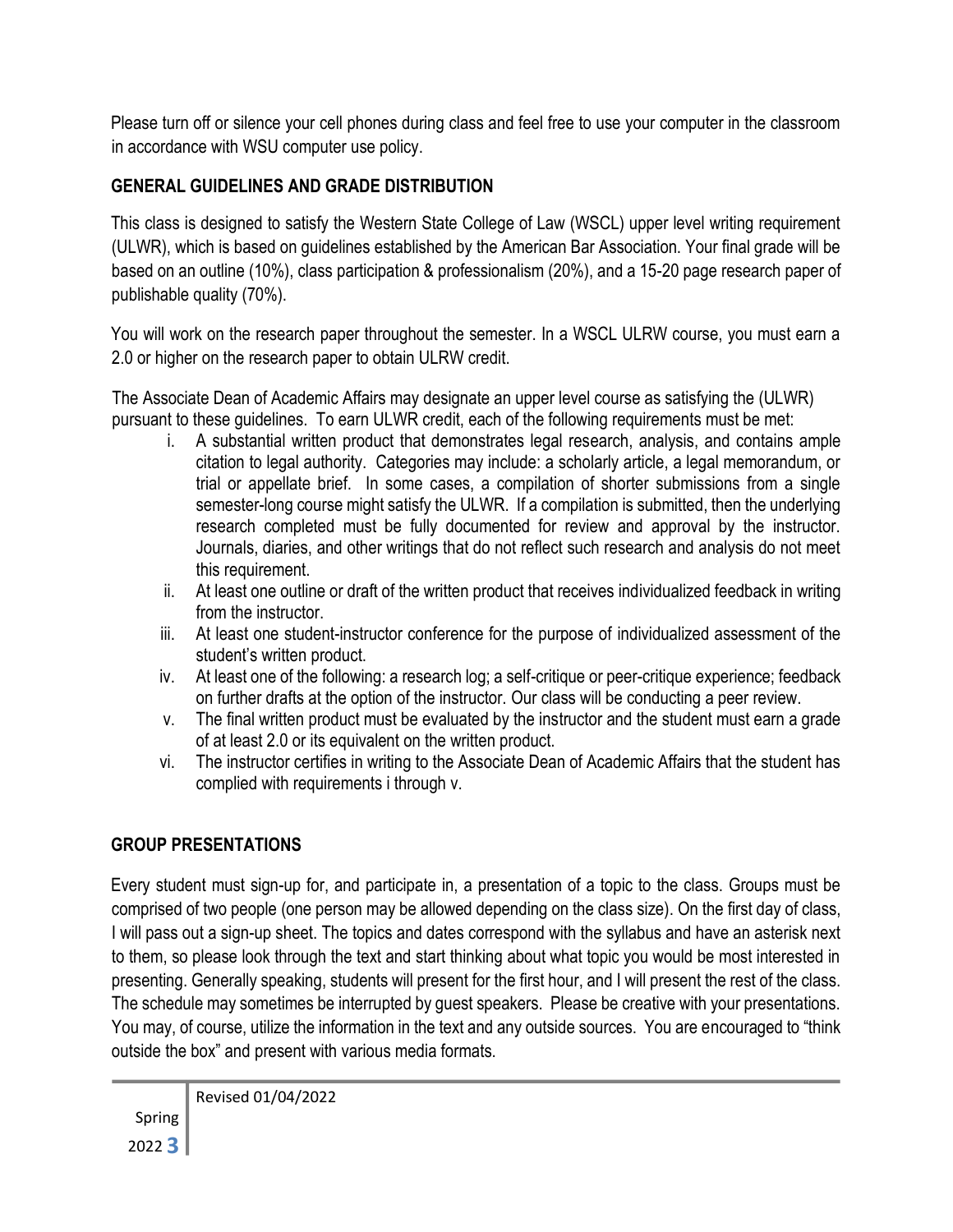### **FORMAT REQUIREMENTS AND POLICY FOR LATE ASSIGNMENTS**

Written assignments must conform to the following requirements:

- (1) Typewritten, double-spaced, Times New Roman or Tahoma 12-point font, with footnotes in 10 point font.
- (2) One-inch margins for the top, bottom, left and right margins. Note that if you are using Microsoft Word, you must set the margins to one-inch each, as the default setting for the left and right margins is 1.25 inches.
- (3) Each page must contain your name and page number in either the header or footer.
- (4) The final version of your paper must contain citations that conform to the Bluebook 21 st edition format. Footnotes are required. No endnotes.

*Unless otherwise instructed, all assignments are to be submitted at the start of class. Your final paper will be uploaded tentatively to turnitit.com for plagiarism checking, as well as submitted as a date/time-stamped hardcopy to my inbox on the first floor*. As a professional, you are responsible for submitting all assignments on time. A late assignment is one handed in any time after it is due, even if it is late by one minute. Penalties for lateness are as follows: (1) submitted within 24 hours after deadline: 10% grade reduction; (2) after the first 24 hours, an additional 20% grade reduction for each additional 24 hour time period in which the assignment is past due. For example, if the assignment is due on Wednesday by 6:30 p.m., then your grade on the assignment would be reduced by 10% if submitted at any time between Wednesday at 6:31 p.m. and Thursday at 6:30 p.m. The same assignment would be reduced by 30% if submitted at any time between Thursday at 6:31 p.m. and Friday at 6:30 p.m. The same assignment would be reduced by 50% if submitted at any time between Friday at 6:31 p.m. and Saturday at 6:30 p.m.

### **DISABILITY SERVICES STATEMENT**

# **DISABILITY SERVICES STATEMENT:**

Western State College of Law provides accommodations to qualified students with disabilities. The **Disabilities** Services Office assists qualified students with disabilities in acquiring reasonable and appropriate accommodations and in supporting equal access to services, programs, and activities at Western State College of Law.

To seek reasonable accommodations, a student must contact Senior Assistant Dean Donna Espinoza, Student Services Director and Disabilities Services Coordinator, whose office is in the Students Services Suite. Dean Espinoza's phone number and email address are: (714) 459-1117; despinoza@wsulaw.edu. When seeking accommodations, a student should notify Dean Espinoza of her or his specific limitations and, if known, her or his specific requested accommodations. Students who seek accommodations will be asked to supply medical documentation of the need for accommodation. Classroom accommodations are not retroactive, but are effective only upon the student sharing approved accommodations with the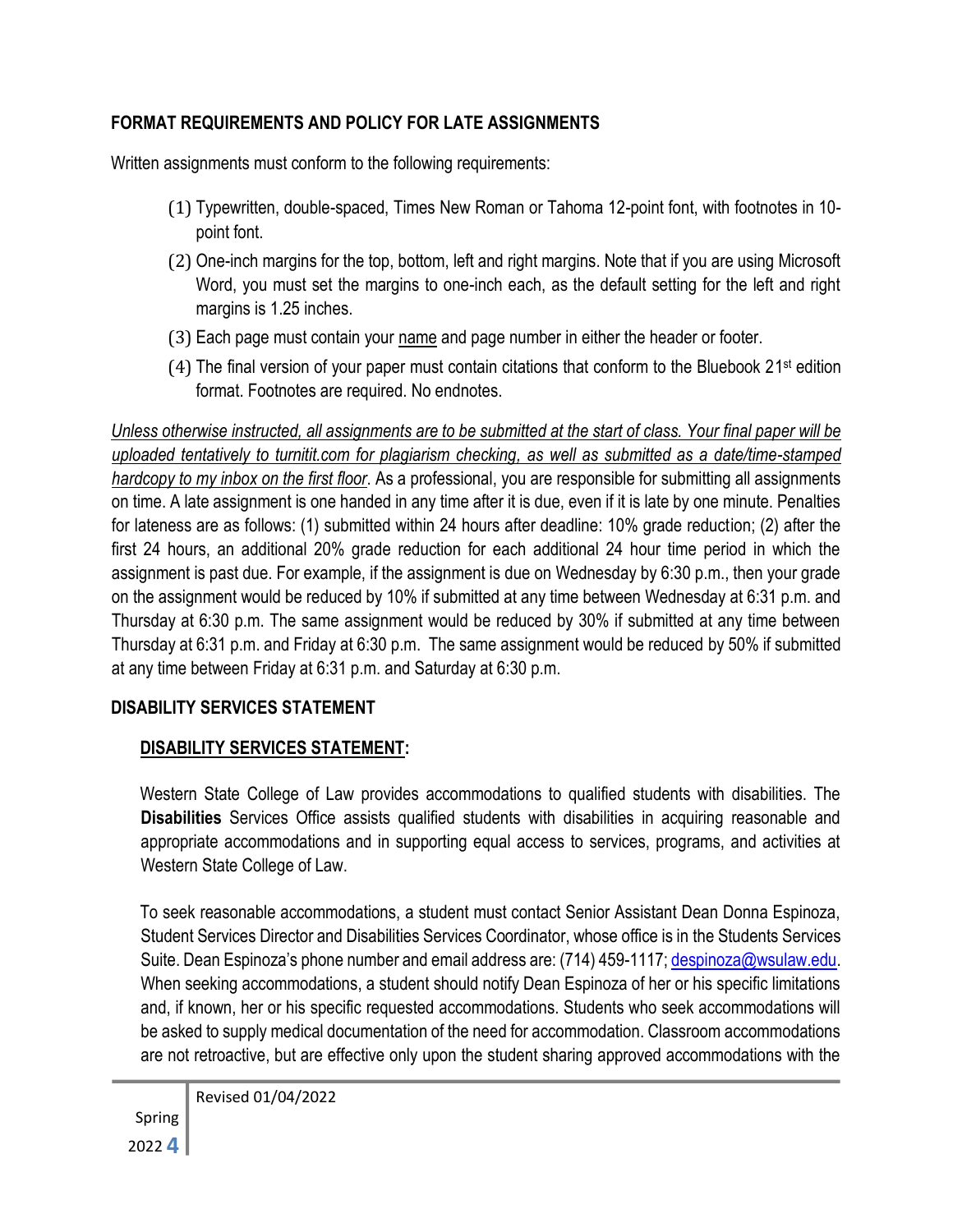instructor or professor. Therefore, students are encouraged to request accommodations as early as feasible with Dean Espinoza to allow for time to gather necessary documentation. If you have a concern or complaint in this regard, please notify Dean Espinoza; or please notify Dean Allen Easley at aeasley@wsulaw.edu or (714) 459-1168. Complaints will be handled in accordance with the College of Law's "Policy against Discrimination and Harassment."

#### **Western State College of Law – Programmatic Learning Outcomes**

**Western State College of Law's curriculum is designed so that every student achieves a level of competency prior to graduation in each of the eight Programmatic Learning Outcomes listed below:** 

#### **(1) Doctrinal Knowledge**

Students will demonstrate knowledge of substantive and procedural law in the core curriculum subjects, including Contracts, Criminal Law, Criminal Procedure, Torts, Real Property, Business Association, Evidence, Civil Procedures, Constitutional Law, Estates, Community Property, Remedies, and Professional Responsibility.

#### **(2) Practice Skills**

Students will demonstrate the development of other law practice skills. Each student's chosen outcomes within this category will be varied based on the student's particular interests, coursework and work experiences. They may include, but are not limited to, the following topics: oral presentation and advocacy; interviewing; counseling; client service and business development; negotiations, mediation, arbitration, or other alternate dispute resolution methods; advanced legal research and writing (excluding purely academic papers and the first four units earned in introductory first-year legal research and writing class); applied legal writing such as drafting contracts, pleadings, other legal instruments; law practice management or the use of technology in law practice; cultural competency; collaboration or project management; financial analysis, such as accounting, budgeting project management, and valuation; cost benefit analysis in administrative agencies; use of technology, data analyses, or predictive coding; business strategy and behavior; pre-trial preparation, fact investigation, such as discovery, e-discovery, motion practice, assessing evidence, or utilizing experts; trial practice; professional civility and applied ethics; a law clinic that includes a classroom component; or a legal externship that includes a classroom component.

#### **(3) Legal Analysis**

Students will demonstrate the ability to identify the factual and legal issues implicated by a fact pattern and to appropriately use cases (including identifying the salient features of an appropriate precedent case, identifying legally significant similarities or differences between the precedent case and a fact pattern and explaining why those are legally significant) and rules (including the ability to connect legally significant facts in a fact pattern to the rule) to predict how a court would decide the issue. Students will also demonstrate the ability to identify and evaluate the public policies of a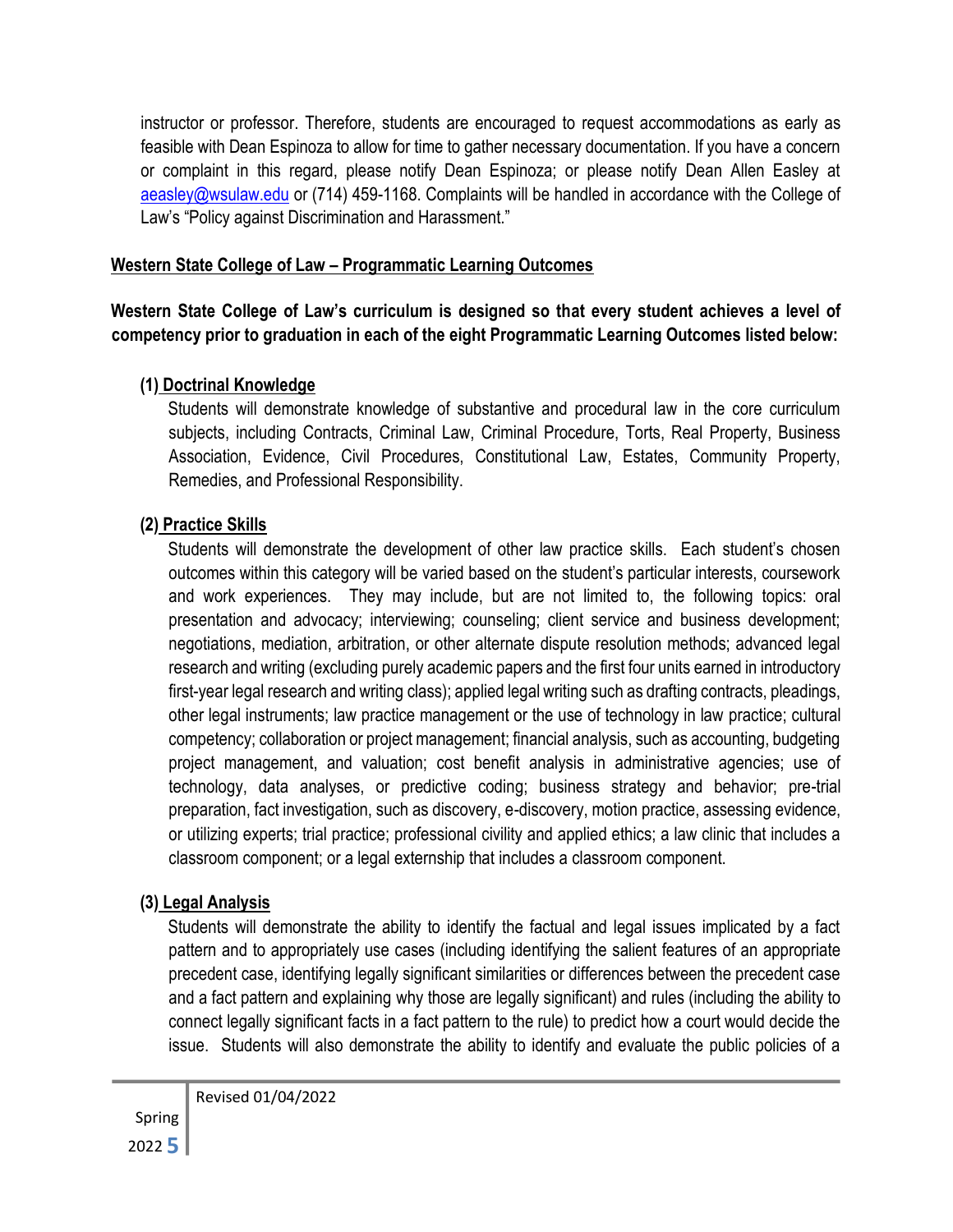precedent case or rule, and be able to evaluate how public policy can impact the application of a rule to the legal issue.

### **(4) Legal Research**

Students will demonstrate the ability to locate relevant legal authority using a variety of book and electronic resources, and to properly cite to such legal authority.

### **(5) Communication**

Students will demonstrate the ability to communicate both orally and in writing in a manner appropriate to a particular task to effectively convey the author or speaker's ideas. This includes audience sensitivity in written and oral communication (the ability to adopt a tone, style and level of detail appropriate to the needs, knowledge and expertise of the audience); and written communication basic proficiency (the ability to use the conventions of grammar, spelling, punctuation, diction and usage appropriate to the task and sufficient to convey effectively the author's ideas).

### **(6) Advocacy of Legal Argument**

Students will demonstrate the ability, in both oral and written formats, to evaluate the legal, economic and social strengths and weaknesses of a case and use case and statutory authority as well as public policy to persuade others. Making policy-based arguments includes the ability to identify and evaluate the public policies of a precedent case or rule and their implications, and be able to assert such appropriate arguments to support a particular application or distinction of a precedent case to a legal controversy or a particular resolution of the application of a rule to the legal controversy.

# **(7) Client Sensitivity and Cultural Competency**

Students will demonstrate an awareness of clients' needs and goals, including a sensitivity to clients' background and circumstances (including, but not limited to, socio-economic, gender, race, ethnicity, educational, disability and/or religious background(s)), the ability to make decisions that reflect an appropriate focus on those needs and goals, and awareness that cultural issues may affect the relevance of facts and application of the law.

# **(8) Legal Ethics**

Students will demonstrate the ability to identify ethical issues in law practice contexts and make appropriate decisions to resolve such issues.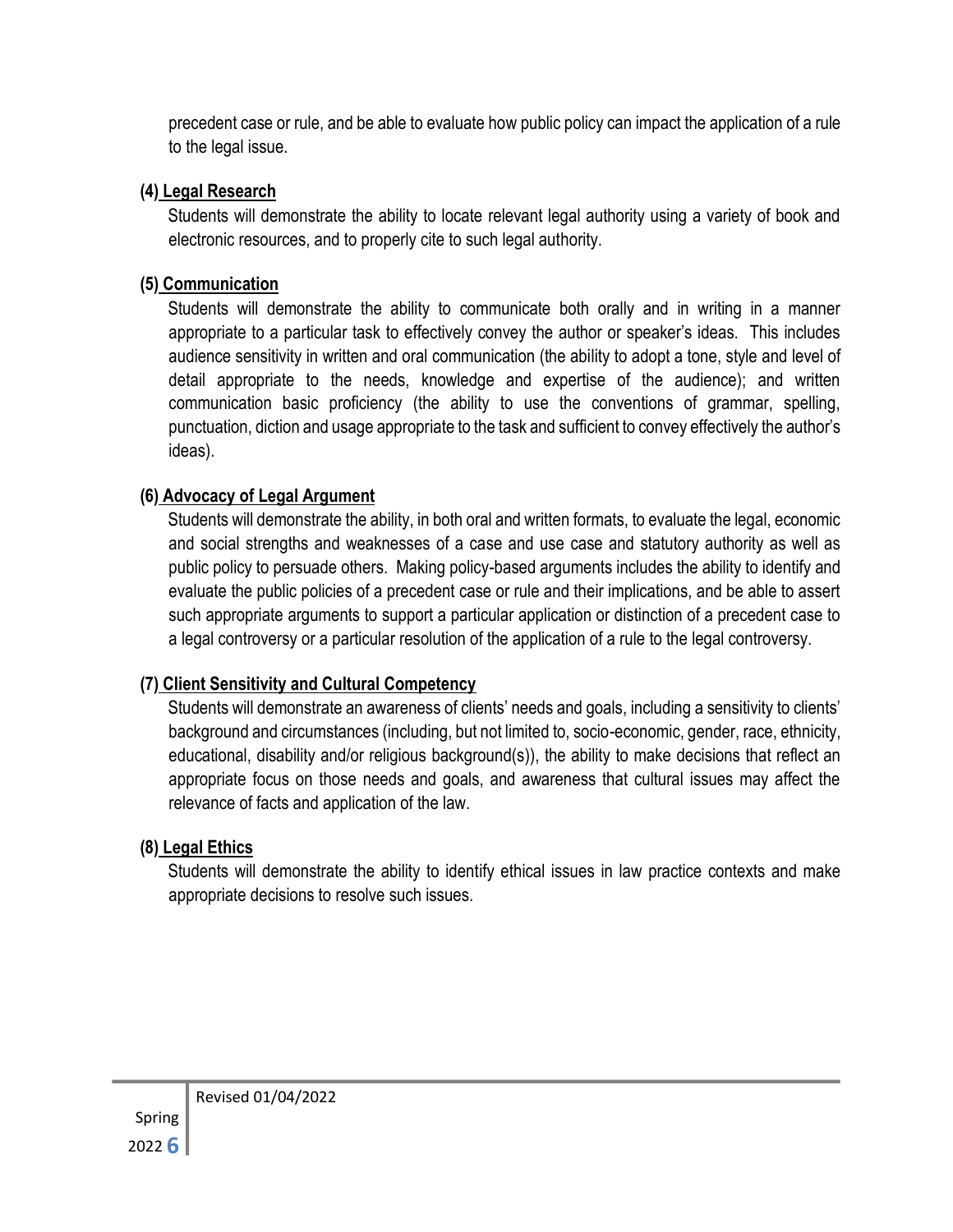# **CLASS ASSIGNMENTS AND SCHEDULE**

#### **WEEK 1: Thursday, January 20**

**Topic:** Course Overview; History and Overview of DV; Causes, Effects, and Treatment

**Read:** Chapter 1, pp. 1-8, 11-13, 21-29; Chapter 2: pp. 38-48, 51-71, 75-81, 87-88, 94-97

#### **WEEK 2: Thursday, January 27**

**Topic:** Cross-Cultural Issues: Survivors of DV Who Face Multiple Oppressions\* Group

**Read:** Chapter 3

**Speaker:** Anaheim Police Department Detective

#### **WEEK 3: Thursday, February 3**

**Topic:** Children in Homes where DV Takes Place

**Read:** Chapter 7, pp. 343-347, 355-358, 365-377, 401-417

**Speaker:** Marissa Presley, Human Options

**Topic: Battering in Gay, Lesbian, Bisexual, Transgender, and Queer Relationships\*** Group

**Read:** Chapter 4

#### **WEEK 4: Thursday, February 10**

**Topic:** Law Enforcement Response

**Read:** Chapter 10, pp. 497-517, 523-528, 559-563; Chapter 15: pp. 795-802

**Speaker:** TBA – Anaheim Police Department DV Investigator

**Topic:** The Writing Process: Creating an Outline and a Draft (lecture)

#### **WEEK 5: Thursday, February 17**

**Topic:** Judges, Courts, and Sentencing Batterers

**Read:** Chapter 12, pp. 620-624, 641-650

**Speaker:** Judicial Officer Orange County Superior Court

**Topic:** Victims of DV as Criminal Defendants (cont'd to next page)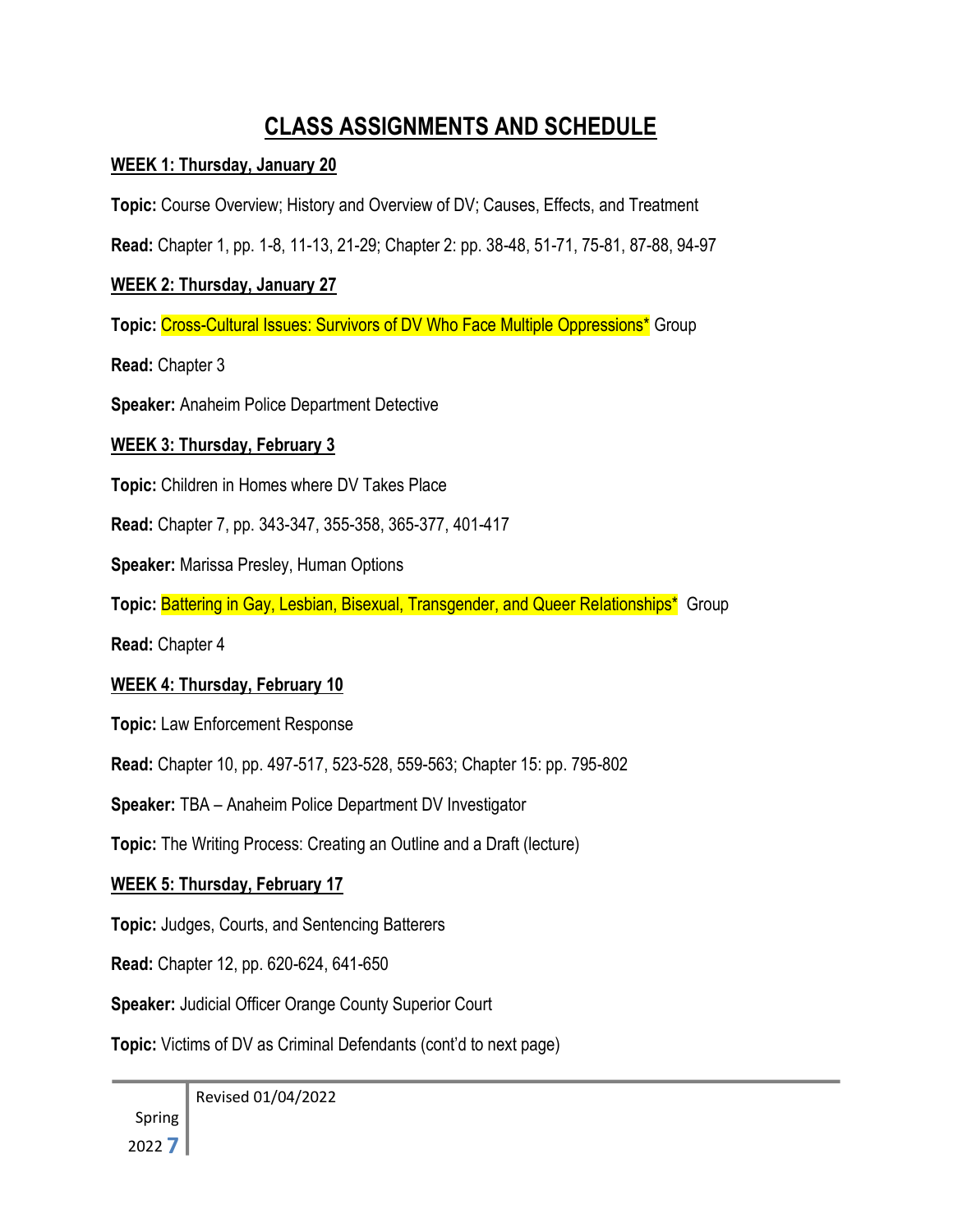**Read:** Chapter 13, pp. 653-675, 686-696, 701-707

**Documentary:** *Every F-ing Day of My Life*

### **WEEK 6: Thursday, February 24**

**Topic:** Restraining Orders

Court Visit – Sign up for a 2-hour observation this week (9am-11am) at the Lamoreaux Justice Center located at 341 The City Drive in the City of Orange. I have made arraignments for Judge Michael Perez in L-11 to expect students for DV restraining orders.

### **Write a 3-page paper (double-spaced) about your observations and turn in via email by Wednesday, April 29**

Be prepared for airport-style screening and to pay for parking.

# **WEEK 7: Thursday, March 3**

# **Statement of Purpose Due**

Speaker: Research Methodologies Presentation by Librarian Sarah Eggleston

# **WEEK 8: Thursday, March 10**

**Office Conferences in Lieu of Class – Bring outline to conference to discuss your prepared questions** 

# **WEEK 9: Thursday, March 1**7 **– NO CLASS – SPRING BREAK**

# **WEEK 10: Thursday, March 24**

# **Outline Due (10%)**

**Topic:** Prosecutorial Response

**Read:** Chapter 11, pp. 569-574, 578-593, 614-618

**Speakers:** Kira Rubin, Deputy Public Defender; Thursday, Family Justice Prosecutor, Anaheim City Attorney